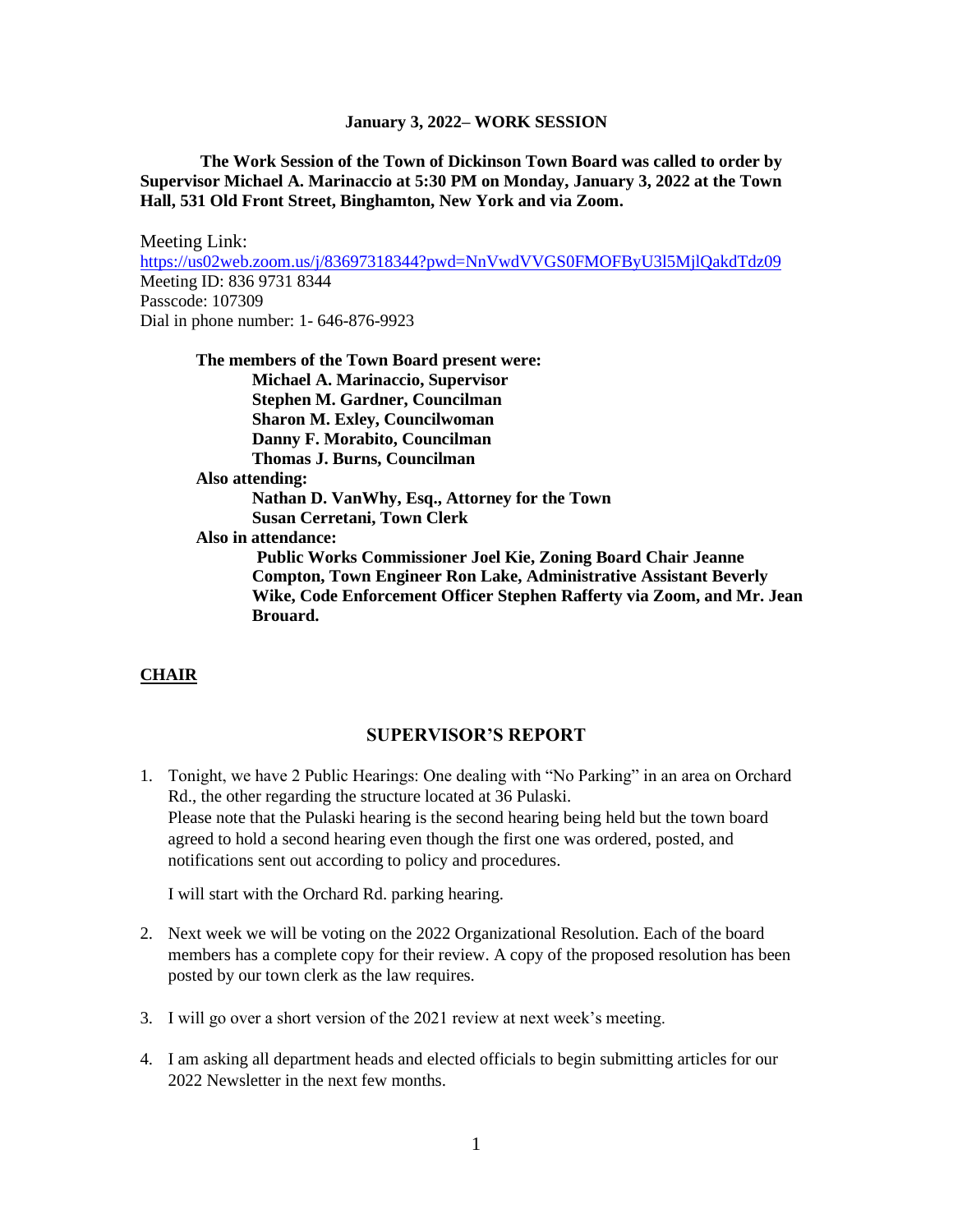# **PUBLIC HEARING #1 5:30 PM: PUBLIC HEARING ON THE LOCAL LAW REGARDING PARKING ON ORCHARD RD**

Supervisor Marinaccio opened the Public Hearing at 5:31 PM.

Supervisor Marinaccio stated that Public Works Commissioner Kie would like to put no parking restrictions on the cul-de-sac of Orchard Rd. so that we can get our snowplows through there. If cars are parked on the street, the plows cannot turn around. Councilperson Gardner asked if the winter no parking restrictions would be in effect, and it would therefore be in effect 12 months of the year. Mr. Kie answered affirmatively and commented that all the other cul-de-sacs within the Town, with the exception of Orchard Rd., have parking restrictions. In the event of an emergency the vehicles could not get through.

Hearing no comments, the Public Hearing was closed at 5:32 PM.

## **PUBLIC HEARING #2 5:30 PM: PUBLIC HEARING TO RECONSIDER DECLARING THE BUILDING AT 36 PULASKI UNSAFE**

Supervisor Marinaccio opened the Public Hearing at 5:32 PM.

This is the second Public Hearing regarding 36 Pulaski Street that was added in order to give Mr. Brouard the opportunity to state his case regarding his property located at 36 Pulaski Street. As a courtesy, the Town Board offered Mr. Brouard this second opportunity to appear as he did not attend the first Public Hearing which took place on October 4, 2021.

Mr. Brouard is confused as to which municipality his house is in as he stated that he went to the City of Binghamton and Johnson City to try to get a license to fix it. He said they told him that they had no records on his property. He then spoke about the code violations of chickens and garbage that the Code Department issued with a long explanation of circumstances and stated that the garbage has been cleaned up and the chickens are no longer on the property.

Supervisor Marinaccio explained that we had an experienced engineer, a former contractor and Code Enforcement Officers inspect the building. They found it to be in bad shape and structurally unsound. Mr. Marinaccio is concerned about the cost of repairing the structure. He also stated that the livestock and garbage are town code violations, but not the reasons it is being declared unsafe. There has been plenty of time from the time code started writing violations up until today, but nothing was done. The County is ready to take the building over because of unpaid taxes.

Public Works Commissioner Kie stated that we have been dealing with this for a long time. The property was purchased in 2016. Windows have been open and there is a hole in the roof where pigeons have entered. There is severe rot and the whole structure is compromised. Supervisor Marinaccio stated that Mr. Brouard has had six years to clean up and fix the house. It has devalued surrounding property values.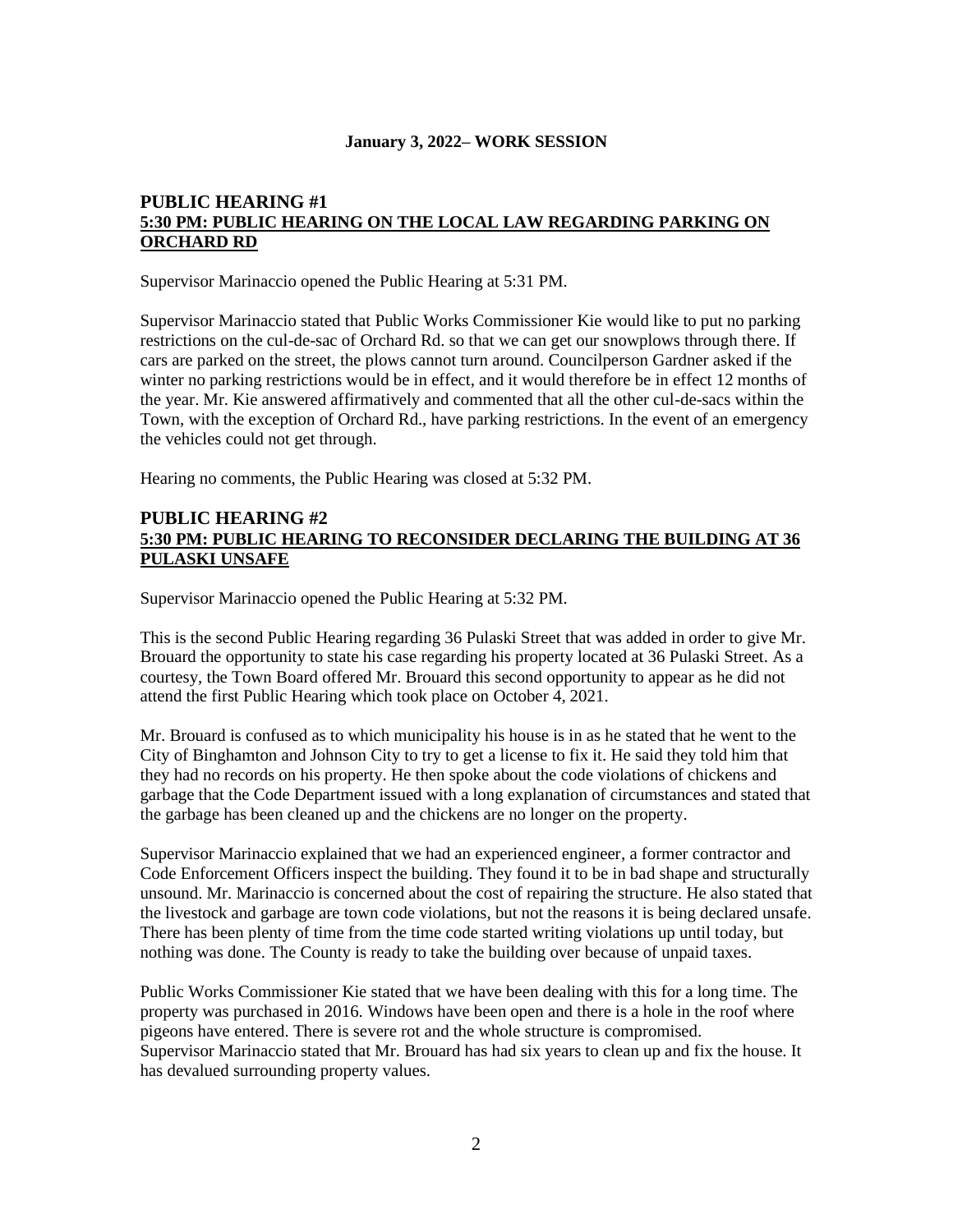Mr. Brouard stated that he has people offering to help fix it, but he could not get a permit from the City of Binghamton. Mr. Brouard was again told that his property is located in the Town of Dickinson and not the City of Binghamton. He was told that he must hire a licensed structural engineer to a develop a plan to make the property safe and then meet with the Town Engineer, Code Department and Public Works Commissioner Kie.

Attorney VanWhy commented that we are here to establish whether the structure is safe. It appears that Mr. Brouard is not contesting the Town's determination that it is unsafe.

Mr. Brouard is being given the opportunity to secure and demolish the structure. Mr. Brouard was instructed (repeatedly) that he must present a detailed plan from a licensed structural engineer to the Code Department, the Town Engineer, and Commissioner of Public Works within two weeks. The engineer should be able to establish a budget for him. If Mr. Brouard does not present a detailed plan to make it safe from a licensed structural engineer, the town can demolish the structure.

Engineer Ron Lake commented that the first thing that Mr. Brouard must do is hire an engineer to draw up complete plans. There will have to be an inspection for asbestos removal. There is probably mold that needs to be removed. Once the repair begins, he must be prepared to go all the way through. Some things will take time, but there needs to be a schedule. Mr. Brouard will be given a reasonable timeline to complete the project. No one can live in the building until a certificate of occupancy is issued.

Attorney VanWhy handed Mr. Brouard documents from the last meeting that the Town Board considered.

Supervisor Marinaccio closed the Public Hearing at 6:10 PM.

## **ORGANIZATIONAL RESOLUTION**

The Board will be adopting the **2022 Organizational Resolution** at the January 10, 2022 meeting.

#### **2022 APPOINTMENTS**

Reminder that all the appointed officials need to sign the Oath of Office Book in the Town Clerk's Office.

#### **REVIEW OF 2021**

Supervisor Marinaccio will review 2021 at next week's meeting.

#### **2022 NEWSLETTER**

Supervisor Marinaccio asked all departments to begin working on articles for the 2022 Newsletter.

## **EXECUTIVE ORDER PERTAINING TO WAIVING THE SUBMITTAL OF APPLICATION FOR REAL PROPERTY EXEMPTION FOR SENIORS**

Resolution to waive the application for **Partial Tax Exemption for Real property of Senior Citizens** to be considered by the Assessor and Town Board.